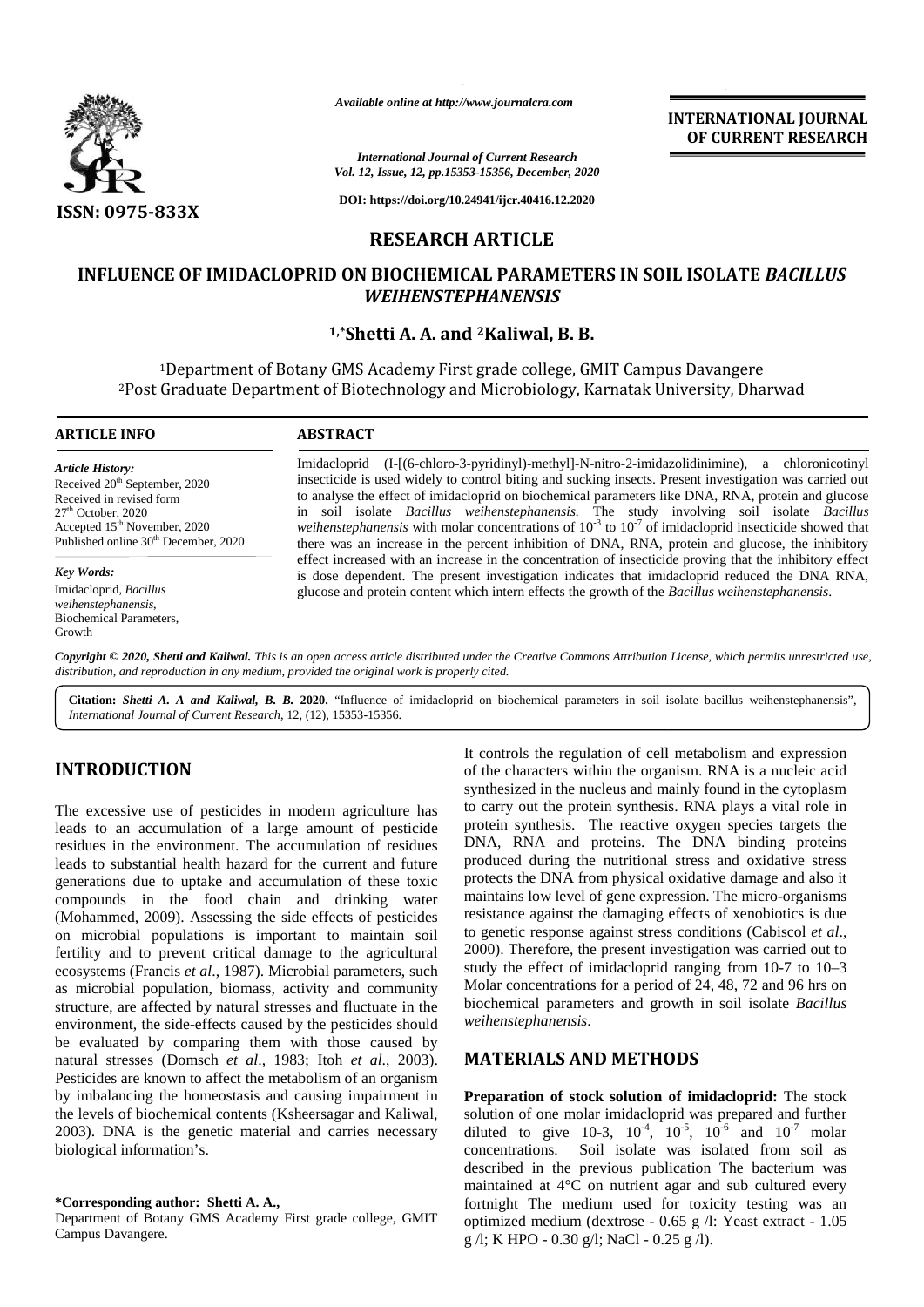**Preparation of inoculums:** Pre-inoculum was prepared by inoculating a loop full of bacteria from the overnight incubated nutrient agar slant cultures on a 100 ml sterilized optimized growth medium and incubated for 24 hours at 37°C under static conditions.

**Identification of bacterial isolate:** The pure culture was grown on nutrient agar medium. Colonies were characterized by morphological, cultural and biochemical characters and 16S rRNA identification.

**Experimental procedures:** Five ml of the pre-inoculum was inoculated to 250 ml Erlenmeyer's flask containing 100 ml of sterilized optimized growth medium amended with different molar concentrations of imidacloprid. The flasks were incubated at 37°C for 96 hours under shaking conditions at 120 rpm on a rotary shaker. At regular intervals sample was taken out from each flask aseptically for analysis.

**Isolation and estimation of nucleic acids:** Perchloric acid (0.5 N, 4 ml) was added to the pellet of 10 ml culture and the mixture was allowed to stand in water bath at 70°C for 15 min with occasional shaking and centrifuged at 3,000 rpm for 15 min. The extraction was repeated twice with 0.5 N Perchloric acid (3 ml) each for 15 min. and the extracts were combined and made up to 10 ml with 0.5 N Perchloric acid. From this extract DNA and RNA were determined by diphenylamine and orcinol methods respectively

**Protein estimation and Estimation of glucose utilization:** Cell pellet from 10 ml of the culture was mixed with 2 ml of 0.5 N NaOH and boiled over a water bath for 5 min and cooled. It was centrifuged at 3000 rpm for 5 min and the supernatant was used for the estimation of protein. The glucose content was estimated by Anthrone method

**Statistical analysis:** Statistic significance between the control and experimental data were subjected to analysis of variance (ANOVA) followed by post –hoc dunnet's test (P 0.05).

#### **RESULTS**

The imidacloprid tolerant soil isolate was grown in nutrient broth containing 10-3 molar imidacloprid and incubated for seven days and plated on medium containing 10-3 molar imidacloprid single colony was isolated and named as SP-02. The isolated strain was a rod-shaped, gram positive, bacterium. By sequencing the 16S rRNA gene and comparing them with previously published 16S rRNA gene sequences, the strain was classified as a member of the genus *Bacillus* Based on nucleotide homology and phylogenetic analysis, the culture SP-03was identified as *Bacillus weihenstephanensis*. Further, the toxic effect of imidacloprid on biochemical parameters ( DNA, RNA, protein and glucose) and on growth in soil isolate *Bacillus weihenstephanensis* was studied using broth containing  $10^{-3}$ , is  $10^{-4}$   $10^{-5}$   $10^{-6}$  and  $10^{-7}$  molar imidacloprid. On exposure of *Escherichia coli* to various molar concentrations  $(10^{-3}$  to 10<sup>-</sup> spec<sup>7</sup>) of imidacloprid for 24, 48, 72 and 96 hrs there was a the significant (P $(0.05)$  decrease in the concentration of all the biochemical parameters studied. There was a significant decrease  $(P_0.05)$  in the level of DNA (Graph1.), RNA (Graph 2.), protein (Graph 3.) and glucose (Graph 4.) content

in all the treated groups. However, increase in the % inhibition was observed with an increase in dose and durational exposure to imidacloprid.

#### **DISCUSSION**

In the present study the reason for significant  $(P<sub>0.05</sub>)$ increase in the percent inhibition in DNA and RNA observed in soil isolates under the influence of imidacloprid might have caused genotoxic action by disturbed cell growth and division. The pesticides are known to affect growth by inhibiting the DNA and RNA synthesis by blocking the binding of polymerase to the DNA template (Sangeeta *et al.,* 1997). Imidacloprid is known to induce free radical generation that leads to protein degradation and DNA damage (Kumar *et al.,* 2010).The damage of membrane lipids, proteins and DNA is the endpoint biomarkers of oxidative stress- induced effects of pesticides (Twzmen *et al.,* 2008). ROS causes DNA damage in the form of modification of all bases, and leads to production of basefree sites, deletions, frame shifts, DNA cross-links, and chromosomal rearrangements (Gultekin *et al.,* 2000). Oxidative stress results in genetic responses in bacteria, yeast and mammalian cell line and in general in all aerobic organisms (Farr and Kogoma, 1991; Hidalgo and Demple, 1995). ROS known to induce lipoperoxidation that results in changes in membrane permeability, which leads to protein impairment, enzyme inactivation and at the end leads to DNA damage (Sreelaxmi and Kaliwal, 2007).

Further an significant  $(P<0.05)$  increase in the percent inhibition in protein and glucose contents in treated groups observed in the present study may be due to the fact that the major protein modification is observed due to stress and the loss of catalytic activity, amino acid modification, carbonyl group formation, increase in acidity, decrease in thermal stability, change in viscosity, fluorescence, fragmentation, formation of protein- protein crosslink's, s-s bridges and increased susceptibility to proteolysis (Stadtman, 1992). It has been reported that the biological targets for the reactive oxygen species due to oxidative stress are RNA, DNA, proteins and lipids (Cabiscol *et al*., 2000). Imidacloprid might have affected protein synthesis. The increase in percent inhibition of protein with increase in dose and duration of exposure of imidacloprid in cells may be due to the inhibitory action of imidacloprid on the enzymes and protein (Cabiscol *et al*., 2000). Similar results were reported in *Escherichia coli* and *Pseudomonas aeruginosa* exposed to various concentration of methomyl (Kulkarni and Kaliwal, 2010).

A pesticide like methomyl exposure is reported to promote the oxidative damage of cells by enhanced membrane lipid peroxidation (Benjamin and McMillan, 1996). It has also been proven that the most frequent combination of adverse factors, especially for aerobic or facultatively anaerobic microorganisms such as *Escherichia coli or Brevundimonas*, is the combination of glucose starvation and oxidative stress (Salakhetdinova, 2000). ROS are unstable free radical species in cells produced when oxidative stress occurs. At the cellular level, proteins exposure to ROS leads to modifications of amino acid side chains and, consequently, the protein structure is altered. These modifications lead to functional changes in protein that alter cellular metabolism (Stadtman, 1992).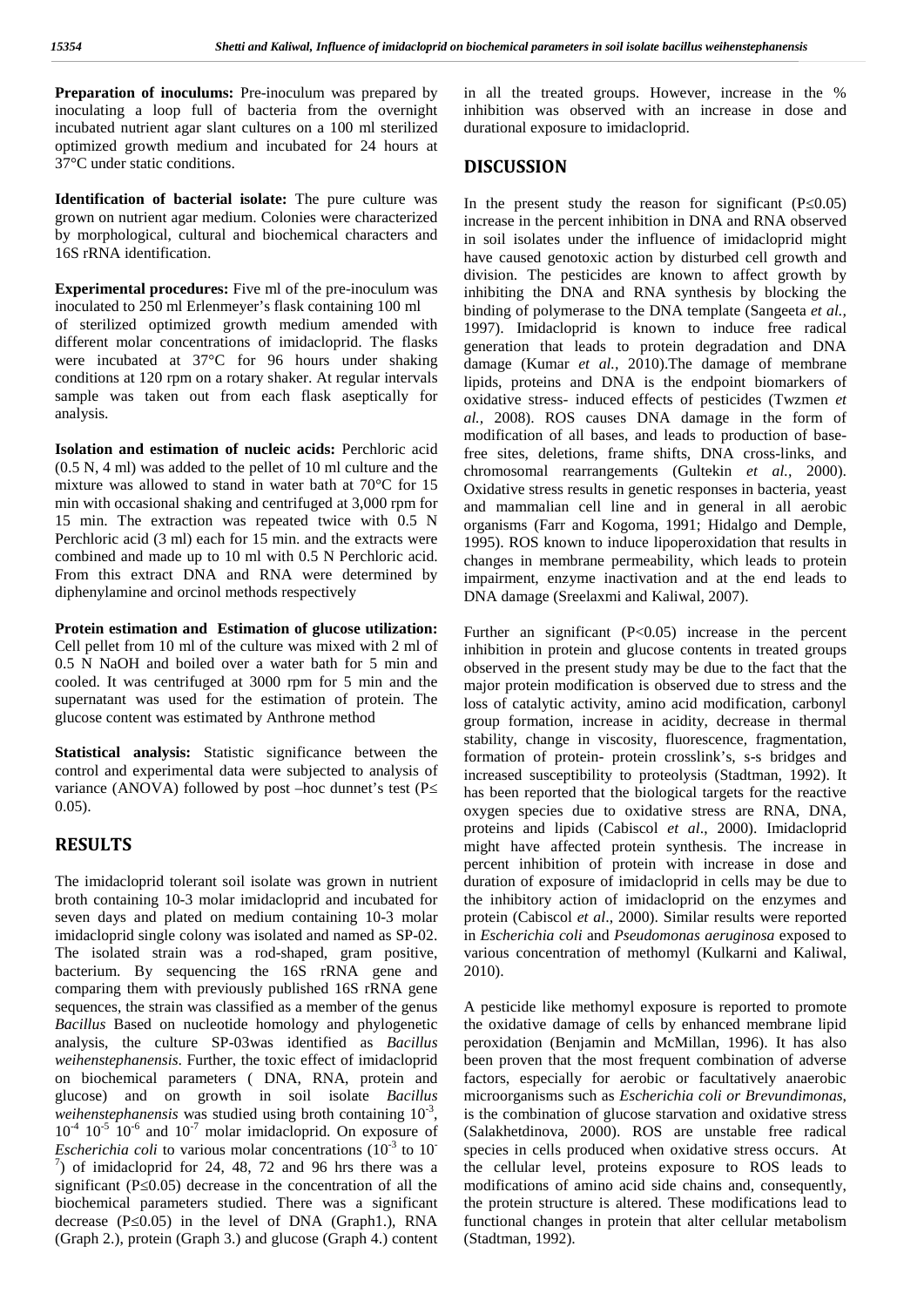

**Graph 1. Effect of imidacloprid on DNA content in** *Bacillus weihenstephanensis*



**Graph 2. Effect of imidacloprid on RNA content in** *Bacillus weihenstephanensis*



**Graph 3. Effect of imidacloprid on protein content in** *Bacillus weihenstephanensis*



**Graph 4. Effect of imidacloprid on glucose of** *Bacillus weihenstephanensis*

Reactive oxygen species also known to attack DNA, resulting in chain breaks, modification of the carbohydrate subunits and nitro bases, this may lead to point mutation (Halliwell and Gutteridge, 1989).

#### **Conclusion**

Present investigation was carried out to analyze the effect of imidacloprid on biochemical parameters like DNA, RNA, protein and glucose in soil isolate *Bacillus weihenstephanensis.* The study involving soil isolate *Bacillus weihenstephanensis* with molar concentrations of  $10^{-3}$  to  $10^{-7}$ of imidacloprid insecticide showed that there was an increase in the percent inhibition of DNA, RNA, protein and glucose, the inhibitory effect increased with an increase in the concentration of insecticide proving that the inhibitory effect is dose dependent. The present investigation indicates that imidacloprid reduced the DNA RNA, glucose and protein content which intern effects the growth of the *Bacillus weihenstephanensis*. The present investigation has proven that imidacloprid has toxic effect on soil isolate and the effect is dose and duration dependent.

#### **REFERENCES**

- Benjamin IJ, McMillan DR. 1998. Stress (heat shock) proteins: molecular chaperones in cardiovascular biology and disease. *Circ Res.,* 83:117–132.
- Cabiscol E, Tamarit J, Ros J. Oxidative stress in bacteria and protein damage by reactive oxygen species. Internatl Microbiol. 2000; 3: 3-8.
- Domsch KH, Jagnow G, Anderson, TH. Anderson: *Residue Rev.*1983 *;*86:65-105.
- Farr SB, Kogoma T, Oxidative stress response in *Escherichia coli* and *Salmonella typhimurium. J.Bacteriol*. 1991;123:570-579.
- Francis AJ. Spaznggord RJ. Ouchi GI. Degradation of lindane by *Escherichia coli*. *Appl. Microbiol*. 1975;29: 567–568.
- Gultekin F, Ozturk M, Akdogan M. The effect of organophosphate insecticide chlorpyrifos-ethyl on lipid peroxidation and antioxidant enzymes (in vitro). *Arch Toxicol.,* 2000;74(9): 533-538.
- Halliwell B, Gutteridge JMC. How to characterize a biological antioxidant. *Free Radical, Res. Common.,* Clarendon Press.Oxford.1989; 62, 71-77.
- Hidalgo E, Demple B. Regulation of gene expression in *Escherichia coli,* In: Lin EC, Luchi S(eds). Adaptive response to oxidative stress: the sox RS and oxy R regulons. RG Landes Co, Austin. 1995; 433-450.
- Itoh K, Ikushima T, Suyama K, Yamamoto H. Evaluation of pesticides effects on microbial communities in a paddy soil comparing with that caused by soil flooding. *J.Pesticide.Sci*. 2003;28: 51-54.
- Ksheersagar RL, Kaliwal BB. Histological and biochemical changes in the liver of albino mice on exposure to insecticide Carbosulfan. *Caspian j. Env. Sci.* 2006 *;*4: 61 –70.
- Kulkarni AG, Kaliwal BB. Methomyl induced effects on free and immobilized Escherichia coli. International Journal of Biotechnology Research. 2009;2(2): 97-101.
- Kumar G, Singla R, Kumar R. Plasmid associated anthracene degradation by *Pseudomonas* sp. isolated from filling Station site. *Applied and Environmental Microbiology.* 2010;8(4):89.